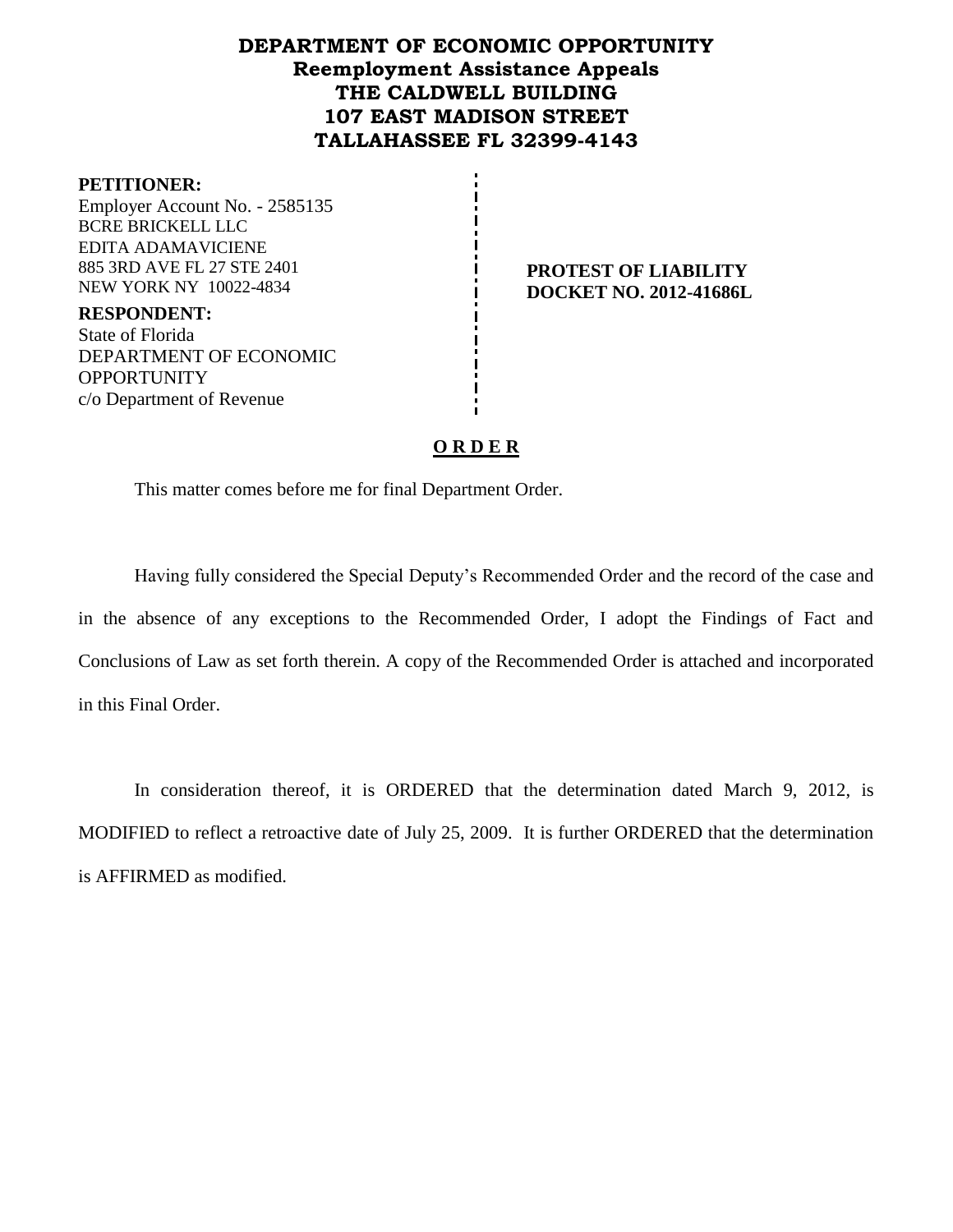#### **JUDICIAL REVIEW**

Any request for judicial review must be initiated within 30 days of the date the Order was filed. Judicial review is commenced by filing one copy of a *Notice of Appeal* with the DEPARTMENT OF ECONOMIC OPPORTUNITY at the address shown at the top of this Order and a second copy, with filing fees prescribed by law, with the appropriate District Court of Appeal. It is the responsibility of the party appealing to the Court to prepare a transcript of the record. If no court reporter was at the hearing, the transcript must be prepared from a copy of the Special Deputy's hearing recording, which may be requested from the Office of Appeals.

Cualquier solicitud para revisión judicial debe ser iniciada dentro de los 30 días a partir de la fecha en que la Orden fue registrada. La revisión judicial se comienza al registrar una copia de un *Aviso de Apelación* con la Agencia para la Innovación de la Fuerza Laboral [*DEPARTMENT OF ECONOMIC OPPORTUNITY]* en la dirección que aparece en la parte superior de este *Orden* y una segunda copia, con los honorarios de registro prescritos por la ley, con el Tribunal Distrital de Apelaciones pertinente. Es la responsabilidad de la parte apelando al tribunal la de preparar una transcripción del registro. Si en la audiencia no se encontraba ningún estenógrafo registrado en los tribunales, la transcripción debe ser preparada de una copia de la grabación de la audiencia del Delegado Especial [*Special Deputy*], la cual puede ser solicitada de la Oficina de Apelaciones.

Nenpòt demann pou yon revizyon jiridik fèt pou l kòmanse lan yon peryòd 30 jou apati de dat ke Lòd la te depoze a. Revizyon jiridik la kòmanse avèk depo yon kopi yon *Avi Dapèl* ki voye bay DEPARTMENT OF ECONOMIC OPPORTUNITY lan nan adrès ki parèt pi wo a, lan tèt *Lòd* sa a e yon dezyèm kopi, avèk frè depo ki preskri pa lalwa, bay Kou Dapèl Distrik apwopriye a. Se responsabilite pati k ap prezante apèl la bay Tribinal la pou l prepare yon kopi dosye a. Si pa te gen yon stenograf lan seyans lan, kopi a fèt pou l prepare apati de kopi anrejistreman seyans lan ke Adjwen Spesyal la te fè a, e ke w ka mande Biwo Dapèl la voye pou ou.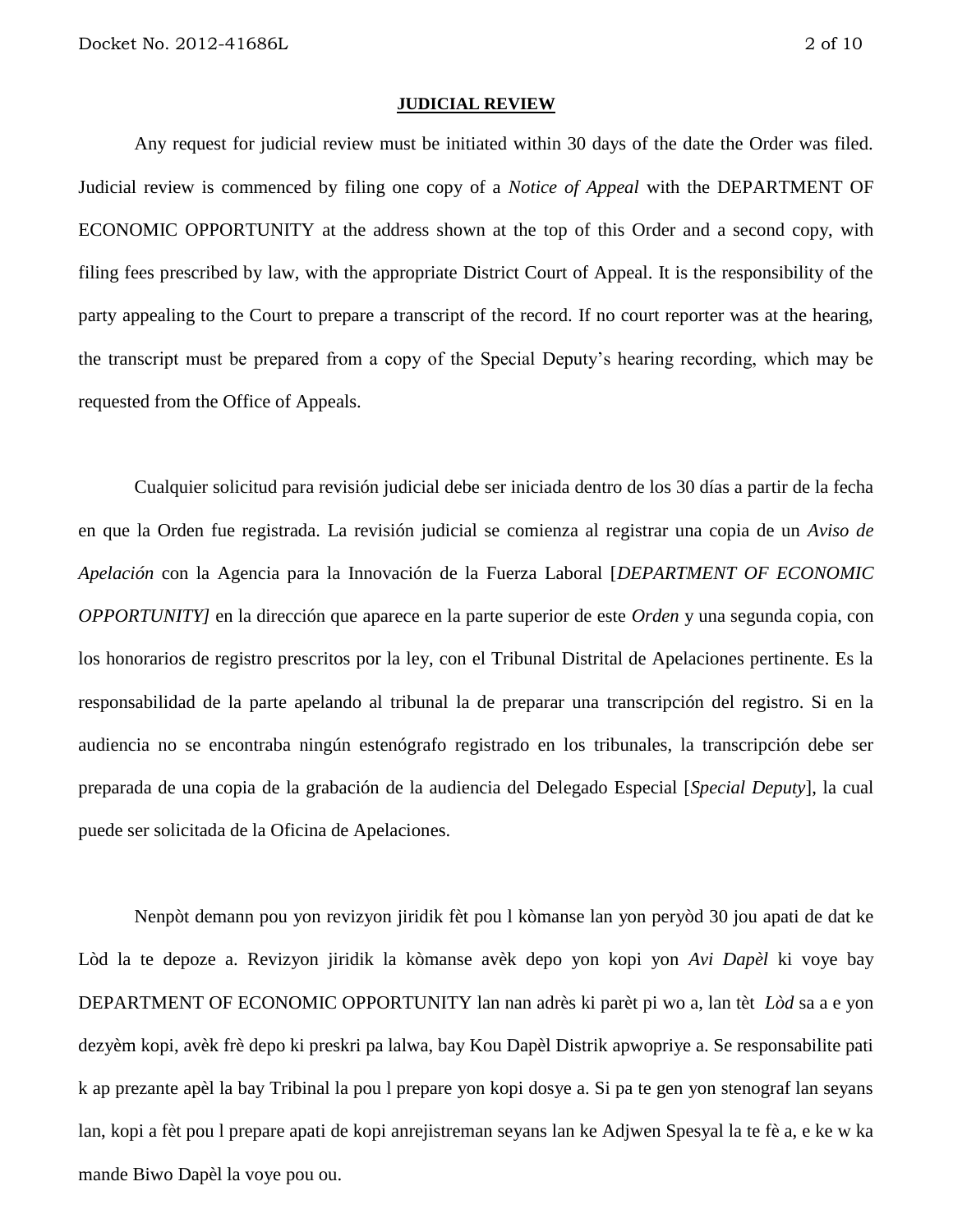DONE and ORDERED at Tallahassee, Florida, this \_\_\_\_\_\_\_ day of **September, 2012**.



Altemese Smith, Assistant Director, Reemployment Assistance Services DEPARTMENT OF ECONOMIC OPPORTUNITY

FILED ON THIS DATE PURSUANT TO § 120.52, FLORIDA STATUTES, WITH THE DESIGNATED DEPARTMENT CLERK, RECEIPT OF WHICH IS HEREBY ACKNOWLEDGED.

\_\_\_\_\_\_\_\_\_\_\_\_\_\_\_\_\_\_\_\_\_\_\_\_\_\_\_\_ \_\_\_\_\_\_\_\_\_\_\_\_ DEPUTY CLERK DATE

#### **CERTIFICATE OF SERVICE**

**I HEREBY CERTIFY that true and correct copies of the foregoing Final Order have been furnished to the persons listed below in the manner described, on the \_\_\_\_\_\_\_ day of September, 2012**.

Shonew b

SHANEDRA Y. BARNES, Special Deputy Clerk DEPARTMENT OF ECONOMIC **OPPORTUNITY** Reemployment Assistance Appeals 107 EAST MADISON STREET TALLAHASSEE FL 32399-4143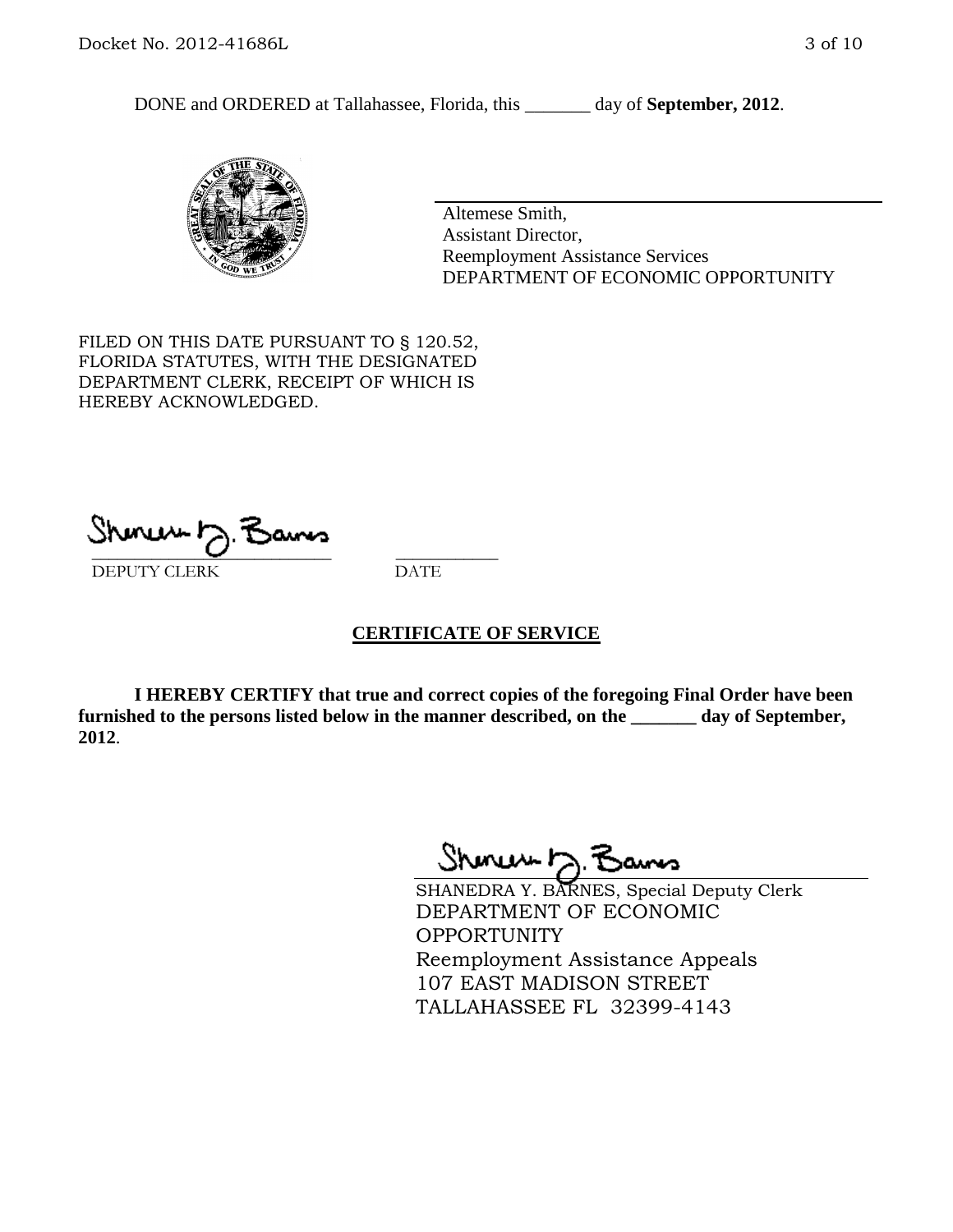By U.S. Mail:

BCRE BRICKELL LLC EDITA ADAMAVICIENE 885 3RD AVE FL 27 STE 2401 NEW YORK NY 10022-4834

KENNETH RICHARDSON 11984 SW 269TH TERRACE

HOMESTEAD FL 33032 DEPARTMENT OF REVENUE ATTN: VANDA RAGANS - CCOC #1-4857 5050 WEST TENNESSEE STREET TALLAHASSEE FL 32399

> DOR BLOCKED CLAIMS UNIT ATTENTION MYRA TAYLOR P O BOX 6417 TALLAHASSEE FL 32314-6417

State of Florida DEPARTMENT OF ECONOMIC OPPORTUNITY c/o Department of Revenue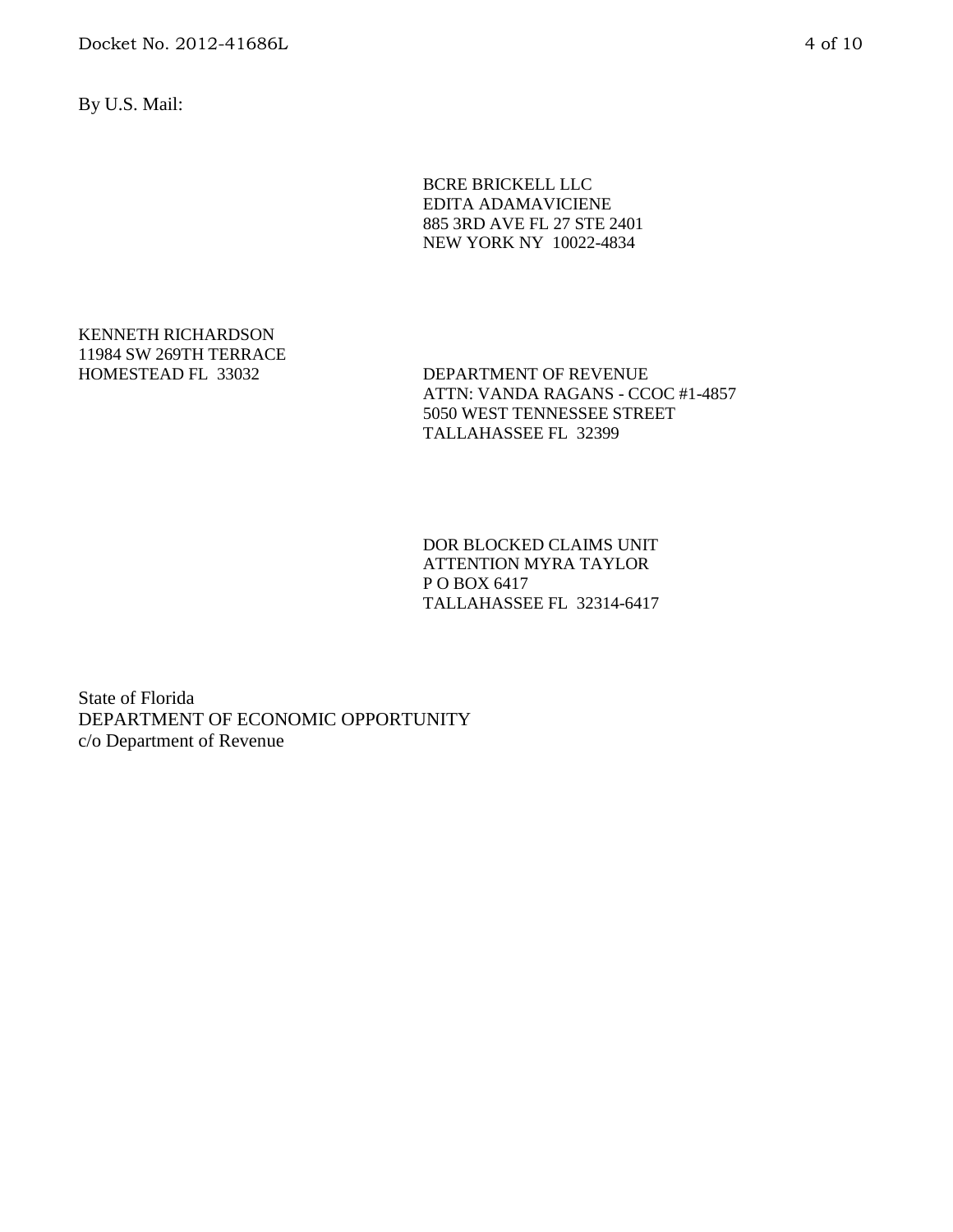## **DEPARTMENT OF ECONOMIC OPPORTUNITY Reemployment Assistance Appeals**

MSC 347 CALDWELL BUILDING 107 EAST MADISON STREET TALLAHASSEE FL 32399-4143

#### **PETITIONER:**

Employer Account No. - 2585135 BCRE BRICKELL LLC EDITA ADAMAVICIENE 885 3RD AVE FL 27 STE 2401 NEW YORK NY 10022-4834

### **PROTEST OF LIABILITY DOCKET NO. 2012-41686L**

**RESPONDENT:** State of Florida DEPARTMENT OF ECONOMIC **OPPORTUNITY** c/o Department of Revenue

# **RECOMMENDED ORDER OF SPECIAL DEPUTY**

TO: Assistant Director, Interim Executive Director, Reemployment Assistance Services DEPARTMENT OF ECONOMIC OPPORTUNITY

This matter comes before the undersigned Special Deputy pursuant to the Petitioner's protest of the Respondent's determination dated March 9, 2012.

After due notice to the parties, a telephone hearing was held on July 30, 2012. The Petitioner, represented by the Property Manager, appeared and testified. Two of the Petitioner's accountants testified as witnesses. The Respondent, represented by a Department of Revenue Tax Specialist II, appeared and testified. The Joined Party appeared and testified.

The record of the case, including the recording of the hearing and any exhibits submitted in evidence, is herewith transmitted. Proposed Findings of Fact and Conclusions of Law were received from the Petitioner.

#### **Issue:**

Whether services performed for the Petitioner by the Joined Party and other individuals working as maintenance technicians constitute insured employment pursuant to Sections 443.036(19), 443.036(21); 443.1216, Florida Statutes, and if so, the effective date of the liability.

Whether the Petitioner's corporate officers received remuneration for employment which constitutes wages, pursuant to Sections 443.036(21), (44), Florida Statutes; Rule 73B-10.025, Florida Administrative Code.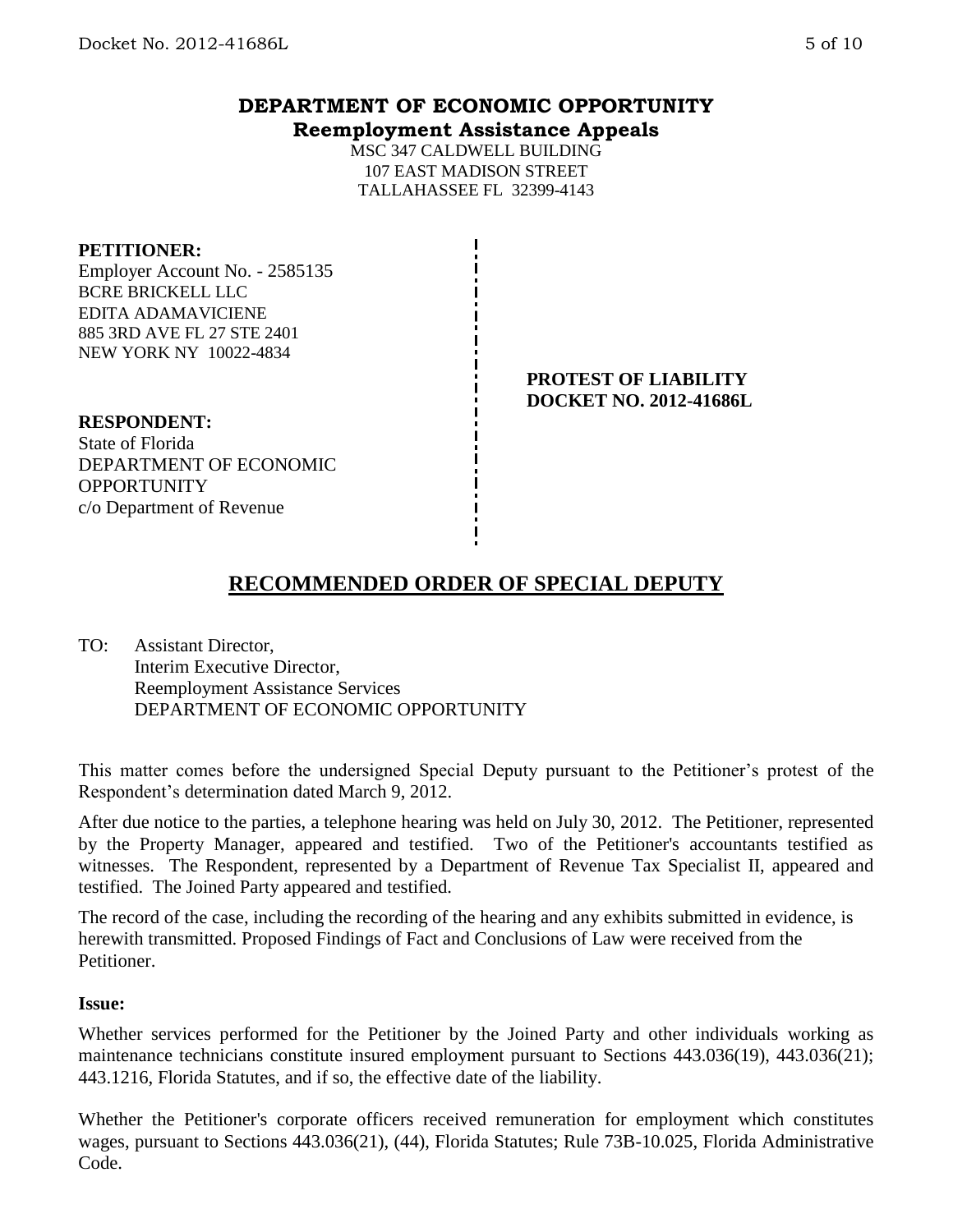## **Findings of Fact:**

- 1. The Petitioner is a limited liability company which is classified as a partnership for federal tax purposes. The Petitioner is a real estate development company which constructed a residential and commercial building in Miami and rented the units until such time as they could be sold. The Petitioner established liability for payment of unemployment compensation taxes in 2004.
- 2. The Joined Party is an individual who was employed as an electrician for approximately 28 years. The Joined Party was seeking employment and was interviewed by the supervisor of the Petitioner's maintenance team. The supervisor told the Joined Party that the Petitioner had limited work available for an electrician and asked the Joined Party if he was able to perform other work such as painting. The Joined Party replied that he was capable of performing other work. The maintenance supervisor informed the Joined Party that the job was forty hours per week, eight hours per day, that the rate of pay was \$23 per hour, and that the Petitioner did not withhold taxes from the pay. The Joined Party asked why taxes would not be withheld and did not receive an answer. The Joined Party accepted the offer of work and began work on September 25, 2009.
- 3. There was no written agreement between the parties.
- 4. The Joined Party did not have any investment in a business, did not have an occupational or business license, did not have business liability insurance, and did not offer services to the general public. The Joined Party was required to personally perform the work. He could not hire others to perform the work for him.
- 5. All of the Joined Party's work was performed on the Petitioner's premises. The supervisor determined the Joined Party's days and hours of work. The Joined Party was not allowed to come and go as he pleased and was limited to a one hour lunch break from 12 PM until 1 PM each day. The Joined Party was required to be on call for after hours emergencies.
- 6. The Petitioner provided all materials, supplies, and tools that were needed to complete the work. The Joined Party did not have any expenses in connection with the work.
- 7. The supervisor held a maintenance team meeting during regular working hours each week. Attendance at the meeting was mandatory. At the meetings the supervisor told the Joined Party and other members of the team what to do and how to do it. At some of the meetings the supervisor criticized the workers when the work was not performed to the supervisor's satisfaction.
- 8. The supervisor kept track of the hours worked by the Joined Party. Although the Petitioner considered the Joined Party to be an "employee" of the Petitioner, the Petitioner did not withhold payroll taxes from the pay and did not provide any fringe benefits such as paid holidays and paid vacations. Some members of the maintenance team were paid a weekly salary. The salaried maintenance team employees worked under the same terms and conditions except the salaried employees received fringe benefits such as paid holidays and paid vacations. At the end of each year the Petitioner reported the Joined Party's earnings on Form 1099-MISC as nonemployee compensation.
- 9. Either party could terminate the relationship at any time without incurring liability for breach of contract. On January 31, 2011, the Petitioner terminated the entire maintenance team due to lack of work and due to dissatisfaction with the work performed by the maintenance team.
- 10. The Joined Party filed a claim for unemployment compensation benefits effective January 1, 2012. When the Joined Party did not receive credit for his earnings with the Petitioner a *Request for Reconsideration of Monetary Determination* was filed and an investigation was assigned to the Department of Revenue to determine if the Joined Party performed services for the Petitioner as an independent contractor or as an employee.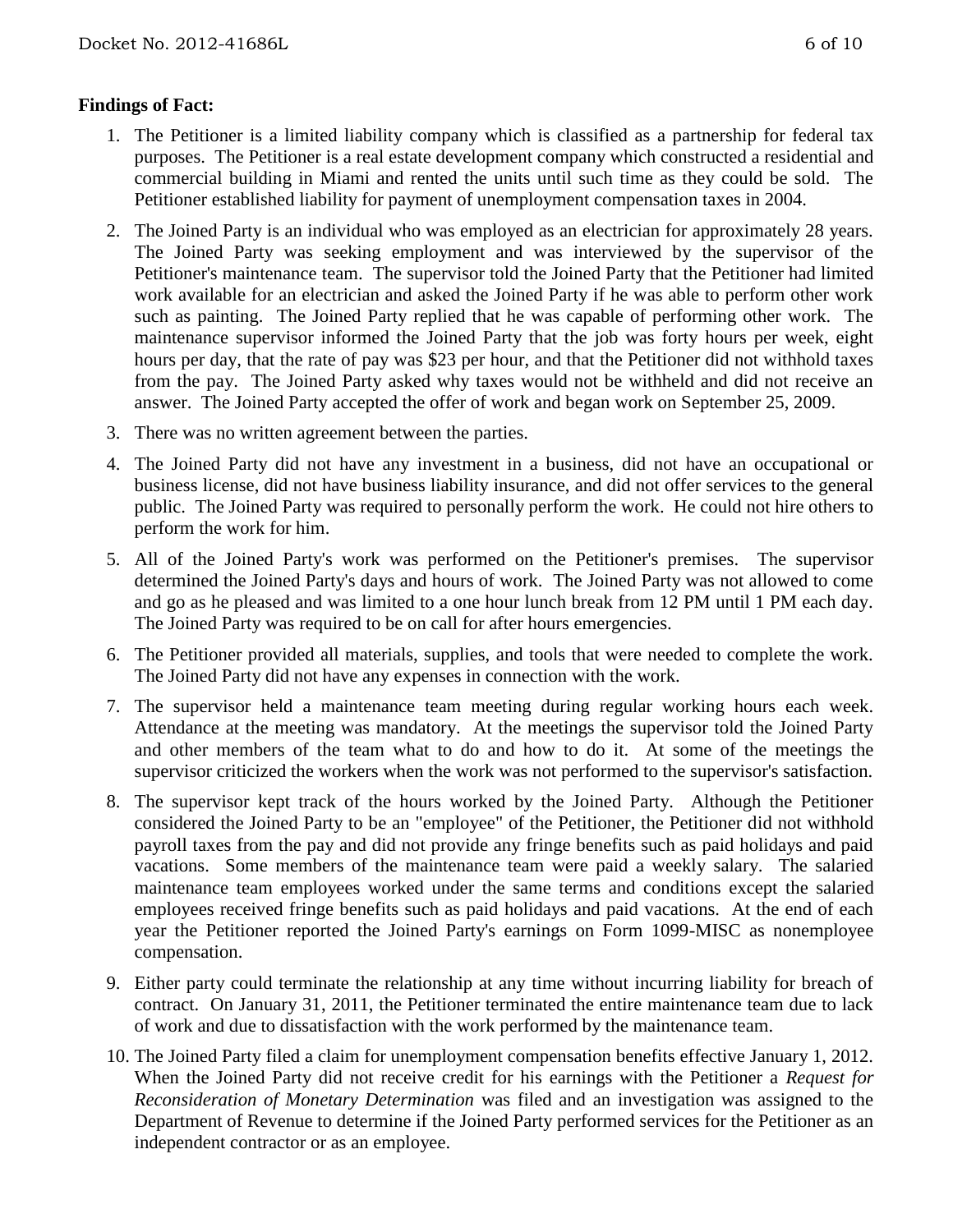11. On March 9, 2012, the Department of Revenue determined that the persons performing services for the Petitioner as maintenance technicians are the Petitioner's employees retroactive to January 1, 2010. The Petitioner filed a timely protest by letter dated March 26, 2012.

## **Conclusions of Law:**

- 12. The issue in this case, whether services performed for the Petitioner by the Joined Party and other individuals as maintenance workers constitute employment subject to the Florida Unemployment Compensation Law, is governed by Chapter 443, Florida Statutes. Section 443.1216(1)(a)2., Florida Statutes, provides that employment subject to the chapter includes service performed by individuals under the usual common law rules applicable in determining an employer-employee relationship.
- 13. The Supreme Court of the United States held that the term "usual common law rules" is to be used in a generic sense to mean the "standards developed by the courts through the years of adjudication." United States v. W.M. Webb, Inc., 397 U.S. 179 (1970).
- 14. The Supreme Court of Florida adopted and approved the tests in 1 Restatement of Law, Agency 2d Section 220 (1958), for use to determine if an employment relationship exists. See Cantor v. Cochran, 184 So.2d 173 (Fla. 1966); Miami Herald Publishing Co. v. Kendall, 88 So.2d 276 (Fla. 1956); Magarian v. Southern Fruit Distributors, 1 So.2d 858 (Fla. 1941); see also Kane Furniture Corp. v. R. Miranda, 506 So.2d 1061 (Fla. 2d DCA 1987). In Brayshaw v. Agency for Workforce Innovation, et al; 58 So.3d 301 (Fla. 1st DCA 2011) the court stated that the statute does not refer to other rules or factors for determining the employment relationship and, therefore, the Department is limited to applying only Florida common law in determining the nature of an employment relationship.
- 15. Restatement of Law is a publication, prepared under the auspices of the American Law Institute, which explains the meaning of the law with regard to various court rulings. The Restatement sets forth a nonexclusive list of factors that are to be considered when judging whether a relationship is an employment relationship or an independent contractor relationship.
- 16. 1 Restatement of Law, Agency 2d Section 220 (1958) provides:
	- (1) A servant is a person employed to perform services for another and who, in the performance of the services, is subject to the other's control or right of control.
	- (2) The following matters of fact, among others, are to be considered:
		- (a) the extent of control which, by the agreement, the business may exercise over the details of the work;
		- (b) whether or not the one employed is engaged in a distinct occupation or business;
		- (c) the kind of occupation, with reference to whether, in the locality, the work is usually done under the direction of the employer or by a specialist without supervision;
		- (d) the skill required in the particular occupation;
		- (e) whether the employer or the worker supplies the instrumentalities, tools, and the place of work for the person doing the work;
		- (f) the length of time for which the person is employed;
		- (g) the method of payment, whether by the time or by the job;
		- (h) whether or not the work is a part of the regular business of the employer;
		- (i) whether or not the parties believe they are creating the relation of master and servant;
		- (j) whether the principal is or is not in business.
- 17. Comments in the Restatement explain that the word "servant" does not exclusively connote manual labor, and the word "employee" has largely replaced "servant" in statutes dealing with various aspects of the working relationship between two parties.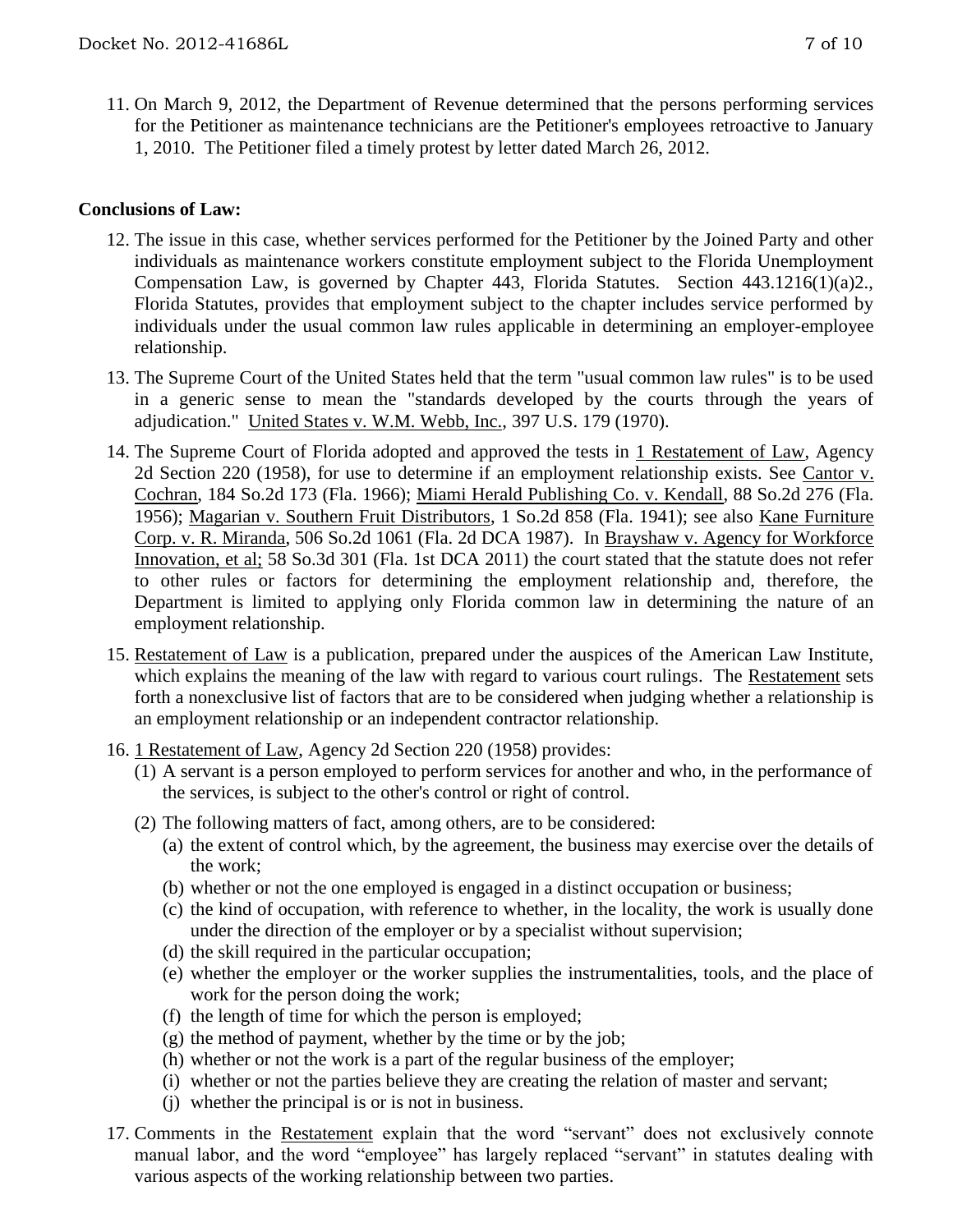- 18. In Department of Health and Rehabilitative Services v. Department of Labor & Employment Security, 472 So.2d 1284 (Fla.  $1<sup>st</sup>$  DCA 1985) the court confirmed that the factors listed in the Restatement are the proper factors to be considered in determining whether an employer-employee relationship exists. However, in citing La Grande v. B&L Services, Inc., 432 So.2d 1364, 1366 (Fla.  $1<sup>st</sup> DCA$  1983), the court acknowledged that the question of whether a person is properly classified an employee or an independent contractor often can not be answered by reference to "hard and fast" rules, but rather must be addressed on a case-by-case basis.
- 19. There was no written agreement or contract between the parties. The only competent evidence of the verbal agreement is the testimony of the Joined Party concerning the initial interview conducted by the maintenance supervisor. The evidence does not reveal that the Joined Party agreed to perform services as an independent contractor, only that he accepted the fact that the Petitioner would not withhold payroll taxes from the pay. In <u>Keith v. News & Sun Sentinel Co.</u>, 667 So.2d 167 (Fla. 1995) the Court held that in determining the status of a working relationship, the agreement between the parties should be examined if there is one. In providing guidance on how to proceed absent an express agreement the Court stated "In the event that there is no express agreement and the intent of the parties can not be otherwise determined, courts must resort to a fact specific analysis under the Restatement based on the actual practice of the parties."
- 20. The Petitioner is a real estate development company which rented its units until such time as the Petitioner could sell the units. The Petitioner was responsible for maintaining the rental property. The Joined Party was engaged by the Petitioner to provide the maintenance services as directed by the Petitioner. The Petitioner provided all materials, supplies, and tools that were needed to perform the work. The Joined Party did not have any expenses in connection with the work. The work performed by the Joined Party was not separate and distinct from the Petitioner's business but was an integral and necessary part of the business.
- 21. The Petitioner determined both the method of pay and the rate of pay. The Petitioner paid the Joined Party by time worked, rather than by production or by the job, which is indicative of an employment relationship. The fact that the Petitioner chose not to withhold taxes from the pay or to provide fringe benefits does not, standing alone, establish an independent contractor relationship.
- 22. The Joined Party performed services exclusively for the Petitioner for a period of approximately one and one-half years. Either party could terminate the relationship at any time without incurring liability for breach of contract. These facts reveal the existence of an at-will relationship of relative permanence. In Cantor v. Cochran, 184 So.2d 173 (Fla. 1966), the court in quoting  $1$ Larson, Workmens' Compensation Law, Section 44.35 stated: "The power to fire is the power to control. The absolute right to terminate the relationship without liability is not consistent with the concept of independent contractor, under which the contractor should have the legal right to complete the project contracted for and to treat any attempt to prevent completion as a breach of contract."
- 23. The evidence reveals that the Petitioner determined what work was performed, where it was performed, when it was performed, and how it was performed. In Adams v. Department of Labor and Employment Security, 458 So.2d 1161 (Fla. 1st DCA 1984), the Court held that if the person serving is merely subject to the control of the person being served as to the results to be obtained, he is an independent contractor. If the person serving is subject to the control of the person being served as to the means to be used, he is not an independent contractor. It is the right of control, not actual control or interference with the work which is significant in distinguishing between an independent contractor and a servant. The Court also determined that the Department had authority to make a determination applicable not only to the worker whose unemployment benefit application initiated the investigation, but to all similarly situated workers.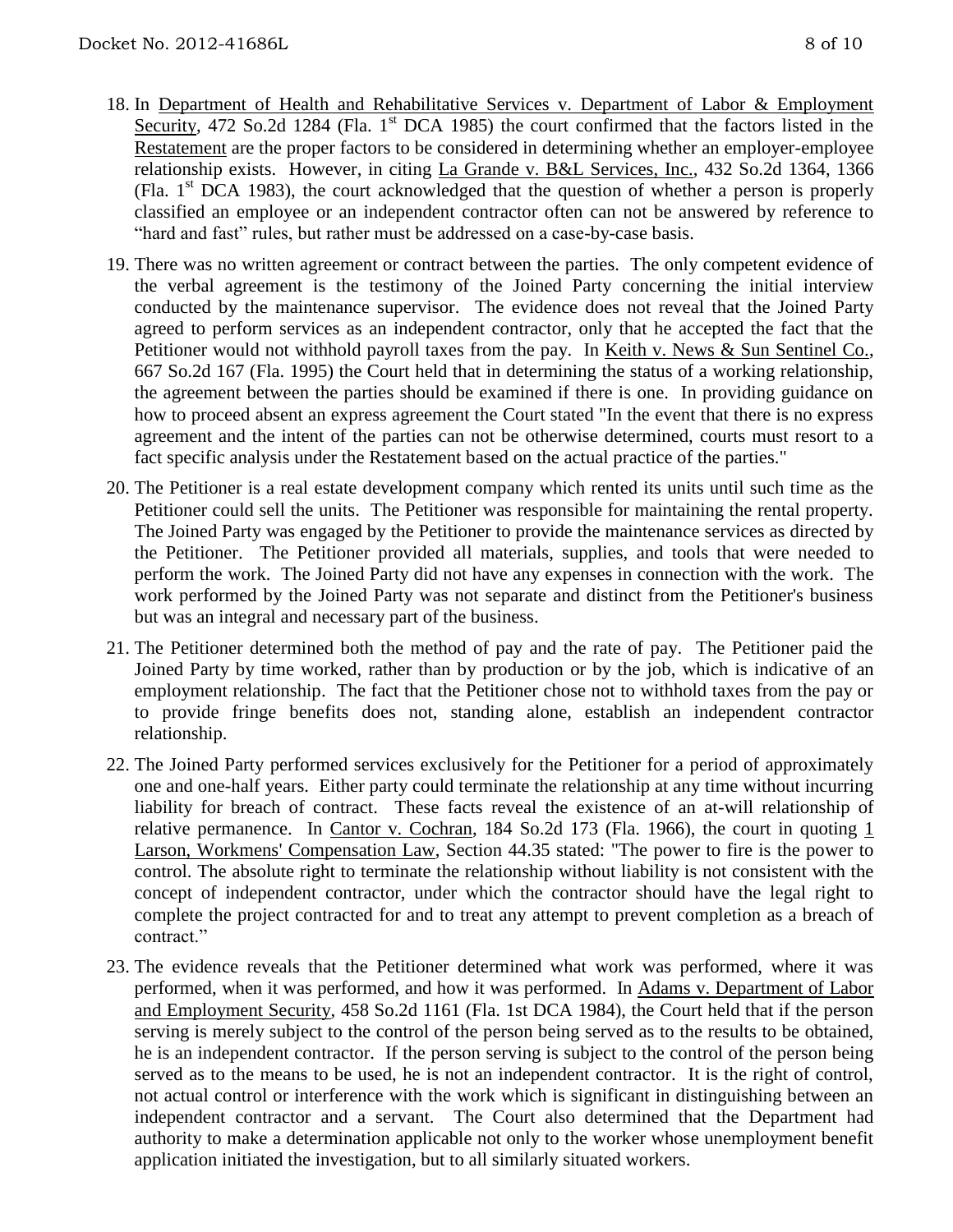- 24. It is determined that the services performed for the Petitioner by the Joined Party and other individuals as maintenance technicians constitute insured employment. The determination of the Department of Revenue is only retroactive to January 1, 2010; however, the Joined Party performed services for the Petitioner as early as July 25, 2009. Thus, based on the evidence, the correct retroactive date is July 25, 2009.
- 25. The Petitioner submitted proposed findings of fact and conclusions of law which includes documentary evidence that was not presented at the hearing. Rule 73B-10.035(10)(a), Florida Administrative Code, provides that the parties will have 15 days from the date of the hearing to submit written proposed findings of fact and conclusions of law with supporting reasons. However, no additional evidence will be accepted after the hearing has been closed. The additional evidence presented by the Petitioner is rejected and has not been considered in this recommended order.

**Recommendation:** It is recommended that the determination dated March 9, 2012, be MODIFIED to reflect a retroactive date of July 25, 2009. As modified it is recommended that the determination be AFFIRMED.

Respectfully submitted on August 17, 2012.



R. O. SMITH, Special Deputy Office of Appeals

A party aggrieved by the *Recommended Order* may file written exceptions to the Director at the address shown above within fifteen days of the mailing date of the *Recommended Order*. Any opposing party may file counter exceptions within ten days of the mailing of the original exceptions. A brief in opposition to counter exceptions may be filed within ten days of the mailing of the counter exceptions. Any party initiating such correspondence must send a copy of the correspondence to each party of record and indicate that copies were sent.

Una parte que se vea perjudicada por la *Orden Recomendada* puede registrar excepciones por escrito al Director Designado en la dirección que aparece arriba dentro de quince días a partir de la fecha del envío por correo de la *Orden Recomendada*. Cualquier contraparte puede registrar contra-excepciones dentro de los diez días a partir de la fecha de envió por correo de las excepciones originales. Un sumario en oposición a contra-excepciones puede ser registrado dentro de los diez días a partir de la fecha de envío por correo de las contra-excepciones. Cualquier parte que dé inicio a tal correspondencia debe enviarle una copia de tal correspondencia a cada parte contenida en el registro y señalar que copias fueron remitidas.

Yon pati ke *Lòd Rekòmande* a afekte ka prezante de eksklizyon alekri bay Direktè Adjwen an lan adrès ki parèt anlè a lan yon peryòd kenz jou apati de dat ke *Lòd Rekòmande* a te poste a. Nenpòt pati ki fè opozisyon ka prezante objeksyon a eksklizyon yo lan yon peryòd dis jou apati de lè ke objeksyon a eksklizyon orijinal yo te poste. Yon dosye ki prezante ann opozisyon a objeksyon a eksklizyon yo, ka prezante lan yon peryòd dis jou apati de dat ke objeksyon a eksklizyon yo te poste. Nenpòt pati ki angaje yon korespondans konsa dwe voye yon kopi kourye a bay chak pati ki enplike lan dosye a e endike ke yo te voye kopi yo.